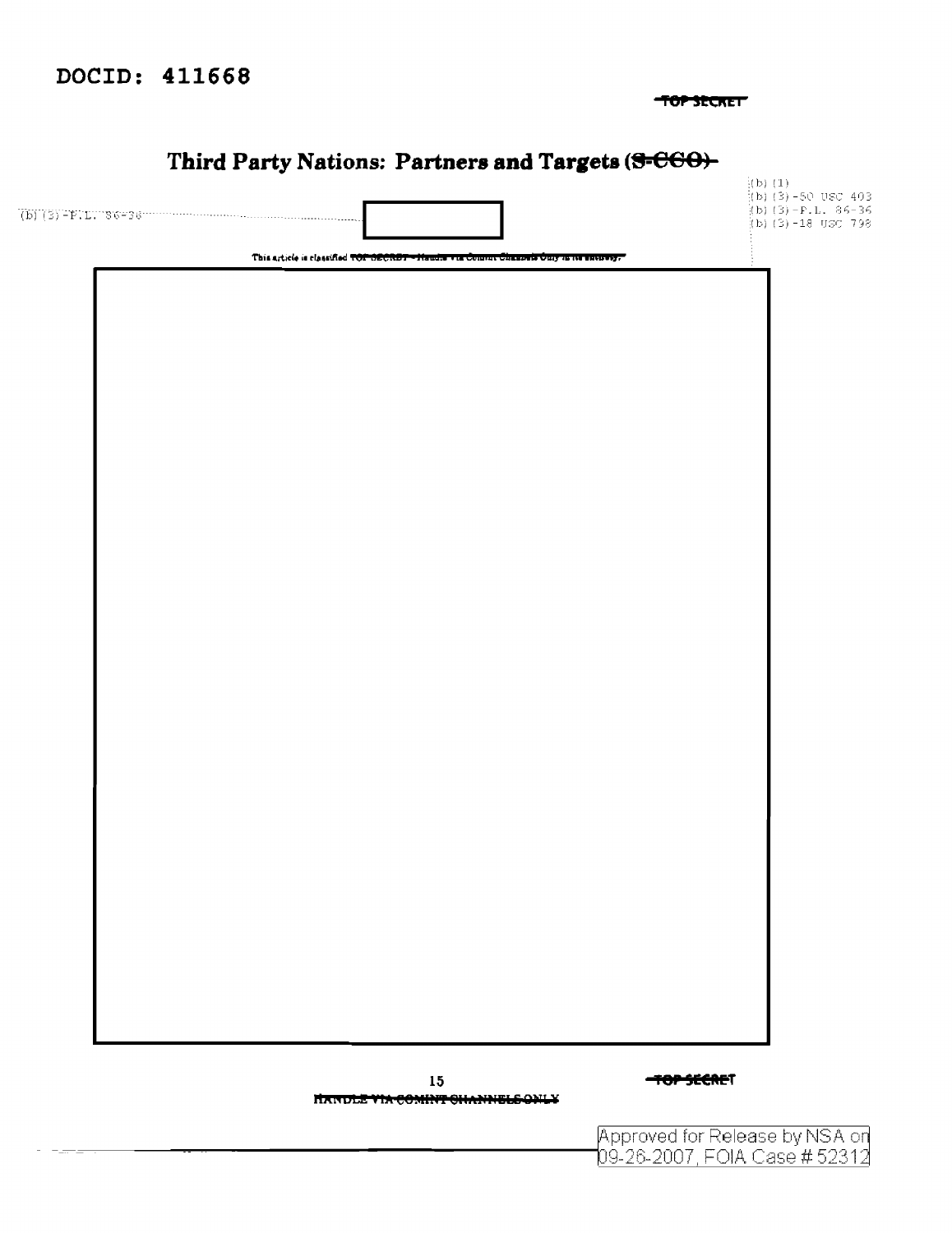|                                | I OP SECRET                                                          | CRYPTOLOGIC QUARTERLY                                                                                                                                                                                                                                                                                                                                                                                                                                                                                                             | $(3) - 50$ USC 403<br>(b)(3)-P.L. 86-36<br>(b) (3)-18 USC 798 |
|--------------------------------|----------------------------------------------------------------------|-----------------------------------------------------------------------------------------------------------------------------------------------------------------------------------------------------------------------------------------------------------------------------------------------------------------------------------------------------------------------------------------------------------------------------------------------------------------------------------------------------------------------------------|---------------------------------------------------------------|
|                                | <b>BACKGROUND</b>                                                    |                                                                                                                                                                                                                                                                                                                                                                                                                                                                                                                                   |                                                               |
|                                | perspective.                                                         | There are potentially both operational advantages and cost savings to be gained by a<br>Third Party exchange agreement. As might be expected, assessments of these<br>advantages/cost sayings, in any given instance, can vary greatly depending upon one's                                                                                                                                                                                                                                                                       |                                                               |
|                                |                                                                      |                                                                                                                                                                                                                                                                                                                                                                                                                                                                                                                                   | But the                                                       |
|                                | in addition, a reverse flow of material.                             | costs of obtaining this material are often substantial, if the time spent by policy makers,<br>negotiators, staff coordinators, material handlers, and office help are all added in. Since,<br>usually part of the bargain, the total dollar costs and U.S. man hours involved may exceed<br>those which would have been required for an equivalent U.S. effort.<br>But considerations of cost and cost effectiveness are usually secondary in assessing<br>the desirability of a Third Party exchange. Focus is generally on the | to the Third Party is                                         |
|                                | Also, not infrequently, after funding limits for                     |                                                                                                                                                                                                                                                                                                                                                                                                                                                                                                                                   | have been                                                     |
| $(b)$ $(3) - P$ . L. $36 - 36$ | reached, a decision is made                                          |                                                                                                                                                                                                                                                                                                                                                                                                                                                                                                                                   | with a Third                                                  |
|                                | Party, whether or not this would be cost effective.                  |                                                                                                                                                                                                                                                                                                                                                                                                                                                                                                                                   |                                                               |
|                                |                                                                      | not cost saving, is the primary objective of Third Party exchanges.<br>In parallel with claims of Sigint operational advantages or of cost savings to be<br>derived from the use of Third Party resources, several arguments are available to justify<br>the risks entailed in exchanges which foster the development of Third Party cryptologic.                                                                                                                                                                                 |                                                               |
|                                |                                                                      |                                                                                                                                                                                                                                                                                                                                                                                                                                                                                                                                   |                                                               |
|                                |                                                                      | Finally, in a broader context, there are occasions<br>where current national aims make it desirable to broaden intelligence, including Sigint,                                                                                                                                                                                                                                                                                                                                                                                    |                                                               |
|                                | relationships with a Third Party, though benefits to<br>nonexistant. | To each of these arguments there are counter arguments, which are, in turn, subject<br>to rebuttal; and the rebuttals themselves are rebuttable, etc. Because, in these<br>arguments and counter arguments, subjective judgment and objective fact are hopelessly                                                                                                                                                                                                                                                                 | Sigint may be minor or                                        |

**TOPSEGRET**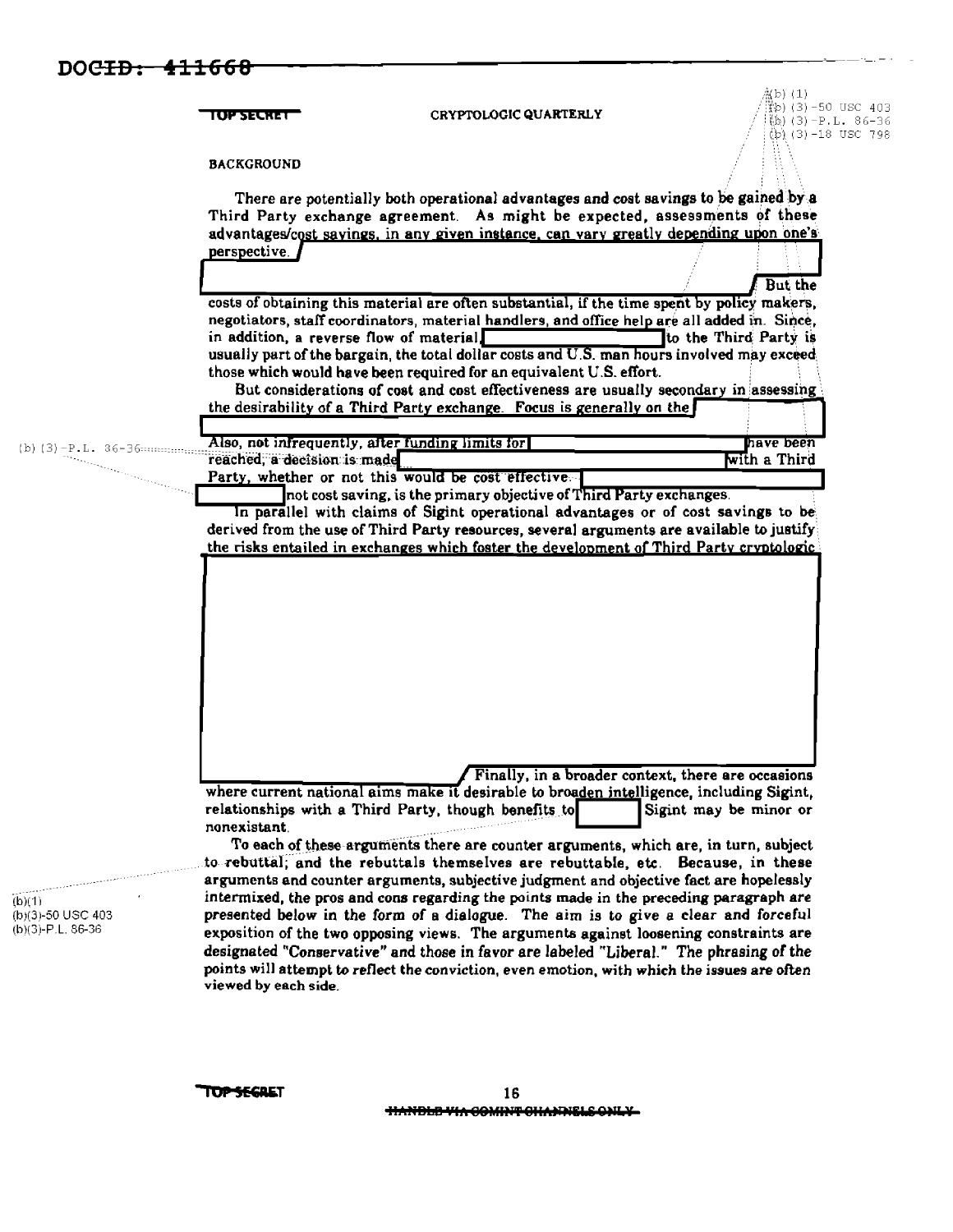### THIRD PARTY NATIONS: PARTNERS AND TARGETS

<del>TOP SECRET</del>

 $(15)$   $(1)$ 

 $(b)$  (3) -50 USC 403

(b)  $(3) - P$ , L,  $26 - 36$ 

## General Spread of Cryptologic Knowledge/Awareness

## Conservative:

There is no question that general cryptologic awareness is likely to increase either with or without lassistance to Third Parties. But Sigint success is a function of the ability to stay ahead of target Comsec development; and an ability to stay ahead is, in turn, directly dependent on the rate of that Comsec development. Cryptologic assistance to Third Parties will, without question, increase that rate.

### Liberal:

The underlying rate of cryptologic development throughout the world is faster than ever before and getting even faster. Cryptologic literature in the public domain concerning advanced analytic techniques is proliferating. Inexpensive high grade cryptographic equipment is readily accessible on the open market. It is hard to imagine that the rate of Third Party cryptologic development can be much affected by a gradual broadening of selected Third Party exchanges.

#### Conservative:

The gap between the state of cryptologic technology in the public domain and the actual use of cryptologic technology is ordinarily very wide. When furnishes cryptologic assistance, even if the material provided is theoretically within a Third Party's cryptologic competence, that action, at minimum, narrows that gap, bringing the actual state of a Third Party's cryptologic progress closer to, if not beyond, that which the Third Party could, in theory, achieve on its own.

## Liberal:

Excessive, sometimes paranoid, concern over the alleged risk to cryptologic information already in the public domain can only hobble, needlessly, U.S. efforts to deal with present realities. Third Party Sigint capabilities and aspirations have advanced greatly since the early post-WWII period. What were regarded as necessary and sound security constraints then do not have the same applicability today.

#### Conservative:

Neither sound Sigint security principles nor sound banking principles have been generated by paranoia, though both are periodically out of popular favor. In both cases the price of putting long-term system stability at risk in the pursuit of short-term advantage is very high; vide, the current Texas banks/savings and loan crisis.

## Enhancement of Third Party Security Measures

#### Conservative:

Some degree of control over the further dissemination of cryptologic information can probably be achieved by establishing an exchange arrangement with a Third Party. It is also questionable whether limiting the distribution of material which would have been passed on by the Third Party in the absence of constraints would justify putting at risk the additional material supplied to or generated by the Third Party as a result of **assistance** 

 $(b)(3)-P.L. 86-36$ 



**TOP SECALL** 

<u>ttanule via comint channels onl</u>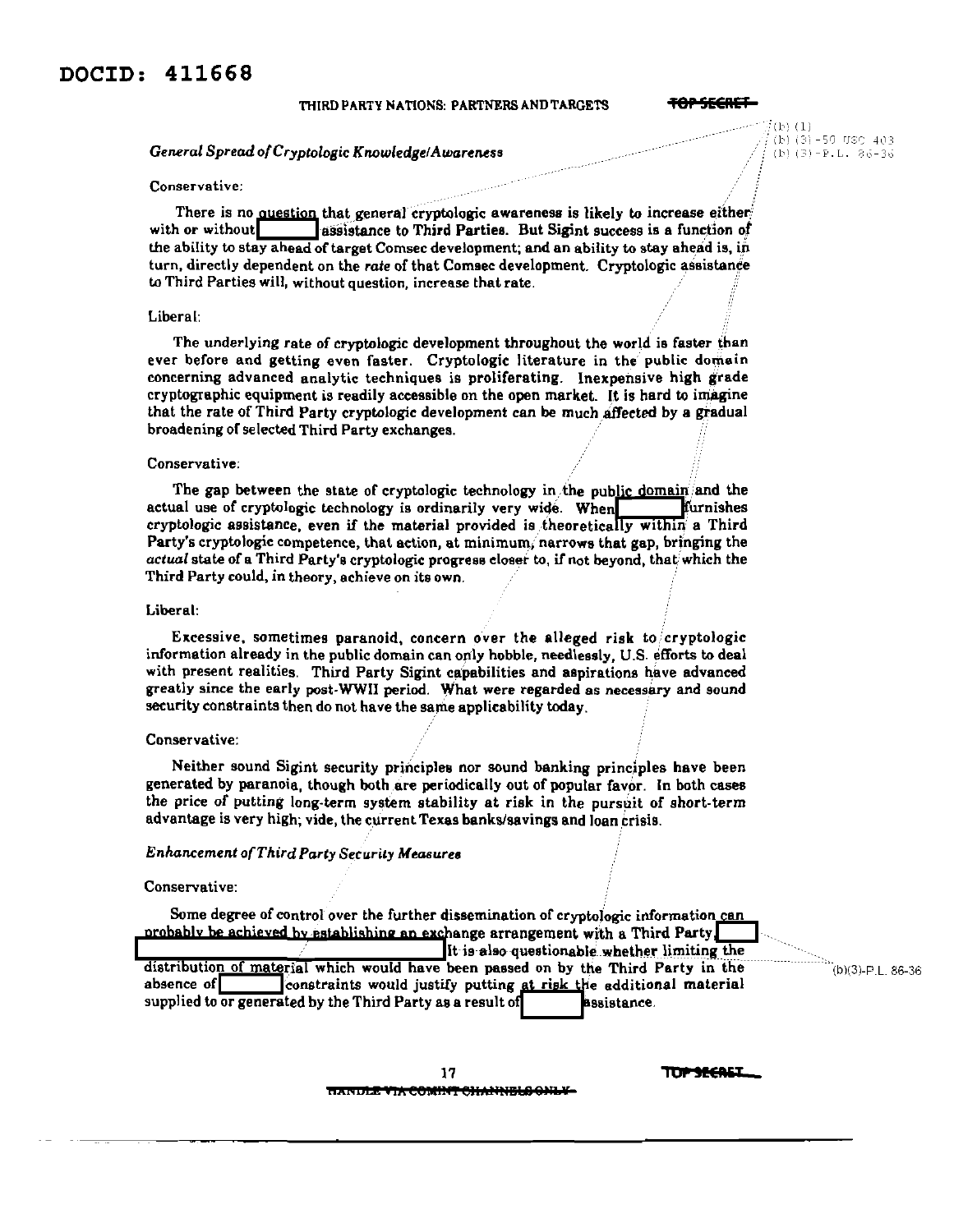ومسر  $(b)(1)$ 

(b)(3)-50 USC 403

 $(b)(3)-P.L. 86-36$ 

 $(b)$  $(1)$ (b)  $(3) - 50$  USC 403 (b)  $(3) - 18$  USC 798 **TOP SECTE** CRYPTOLOGIC QUARTERLY (b)  $(3)-P$ . L. 86-36 Liberal: We have seen again and again that when we have set tighter security rules as a condition of a given Third Party exchange, the Third Party has instituted, and so far as can be determined, abided by such rules. Conservative: Nations are said to have neither friends nor enemies, merely interests. It would be naive to believe that any Third Party nation will observe its solemn covenants if it suits their interests not to. In this connection. Ironically, it is which we are moving gradually toward de facto Second Party status, thereby maximizing the risks of cryptologic compromise and technology transfer after, and perhaps even before, such Advanced Cryptologic Capabilities of Certain Third Parties Conservative: Some Third Parties do indeed exchange among themselves material which But a Third Party Sigint success against one target is by no means indicative of a general capability against similar targets or of a knowledge of the most effective techniques for achieving that and similar successes. In many circumstances Sigint success has been less the result of advanced cryptologic skill than of the breadth of the Sigint effort, a breadth of effort not, for both geographical and financial reasons, achievable by any Third Party nation. Liberal: The advantage in geographical breadth of effort is steadily decreasing as cooperation, especially interregional cooperation, between Third Party nations increases. And certainly there would be only minor financial constraints on should they decide to embark on a much expanded Sigint effort. Conservative This becomes again a question of the degree and of the rate of development. Internation cooperative arrangements, in the absence of example and assistance from will be less effective than **Example 1.5 Finally directed effort.** As to the breadth effort, though some increase is inevitable, it is likely to be much slower οf without than with the transfer of cryptologic technology from Liberal: Where a Third Party, such as are friends and allies, we should look with favor on an increase in their cryptologic capabilities. As the relative power of the United States in the world decreases, our interest in developing the competence of our allies must increase.

**OP-SECRET** 

18 **NDLP VLA** GOMME OHANNELSOM .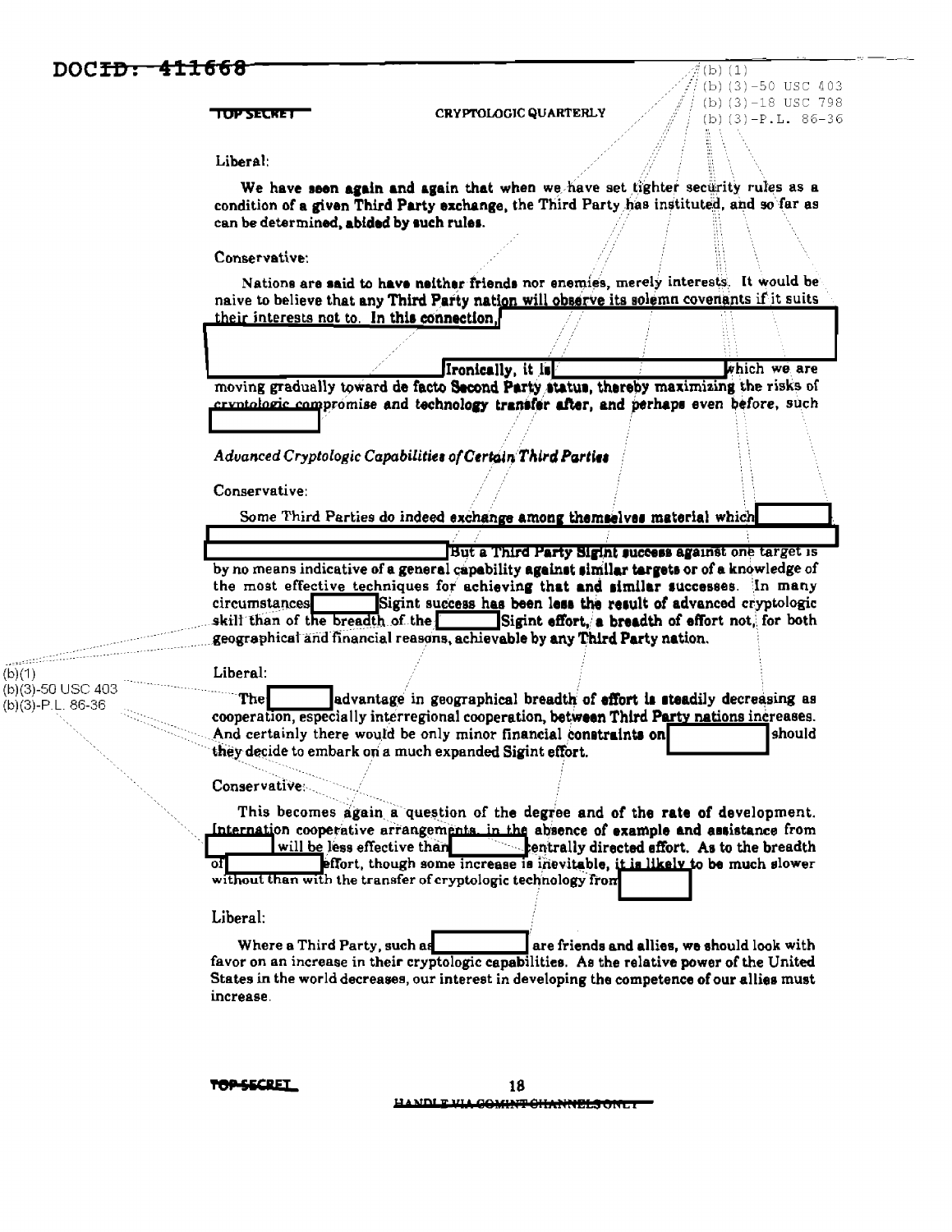## DOCID: 411668

|  | THIRD PARTY NATIONS. PARTNERS AND TARGETS |  |
|--|-------------------------------------------|--|
|  |                                           |  |

TOP SECRET-

Conservative:

| A friend and ally today may or may not always be a friend and ally. Cryptology is an<br>area of technology development in which the United States still holds a substantial lead                                                                                                                                                                                                                                                                                                                                      |                                                         |                   |                                          |
|-----------------------------------------------------------------------------------------------------------------------------------------------------------------------------------------------------------------------------------------------------------------------------------------------------------------------------------------------------------------------------------------------------------------------------------------------------------------------------------------------------------------------|---------------------------------------------------------|-------------------|------------------------------------------|
| In the light of other noncryptologic areas in which we have provided                                                                                                                                                                                                                                                                                                                                                                                                                                                  |                                                         |                   |                                          |
| the means of achieving a technological preeminence - areas in which we are                                                                                                                                                                                                                                                                                                                                                                                                                                            |                                                         |                   | (b)(1)<br>(b)(3)-50 USC 403              |
| now struggling to catch up - it seems ill-advised to trade away our technological lead for<br>marginally important<br>assistance.                                                                                                                                                                                                                                                                                                                                                                                     |                                                         |                   | $(b)(3)-P.L. 86-36$<br>(b)(3)-18 USC 798 |
| Liberal:                                                                                                                                                                                                                                                                                                                                                                                                                                                                                                              |                                                         |                   |                                          |
| As previously mentioned, it is often desirable to enter into a Third Party agreement in                                                                                                                                                                                                                                                                                                                                                                                                                               |                                                         |                   |                                          |
|                                                                                                                                                                                                                                                                                                                                                                                                                                                                                                                       |                                                         |                   |                                          |
| This has particular relevance to nations<br>develop a substantial cryptologic competence.                                                                                                                                                                                                                                                                                                                                                                                                                             | which have or can be expected to                        |                   |                                          |
| Using Sigint Assistance as "Quid" in Broader Negotiations with a Third Party                                                                                                                                                                                                                                                                                                                                                                                                                                          |                                                         |                   |                                          |
| Conservative:                                                                                                                                                                                                                                                                                                                                                                                                                                                                                                         |                                                         |                   | b)(3)-P.L. 86-36                         |
| Third Parties with a modest amount of cryptologic assistance may, indeed,<br>on occasion, smooth general diplomatic or intelligence relationships with them and may<br>on occasion be justifiable on that basis, but it is doubtful that the general use of Sigint<br>assistance in this fashion is a wise policy, since it usually results in a series of escalating<br>demands for more of the same.                                                                                                                |                                                         |                   |                                          |
| Liberal:                                                                                                                                                                                                                                                                                                                                                                                                                                                                                                              |                                                         |                   | 4b)(1)                                   |
| cryptologic assistance of the type heing provided to themselves or to other nations. Not to<br>consider this as a legitimate<br>political and intelligence relations can only be termed cryptologic parochialism.                                                                                                                                                                                                                                                                                                     |                                                         | help overall U.S. |                                          |
| Conservative:                                                                                                                                                                                                                                                                                                                                                                                                                                                                                                         |                                                         |                   |                                          |
| Sigint exchanges for non-Sigint ends have repeatedly opened the door to a kind of<br>assistance. Not infrequently the negotiating philosophy of the U.S. exchange<br>infrastructure staff itself has been that it is necessary for the health of an exchange to                                                                                                                                                                                                                                                       | with constantly escalating demands for more cryptologic | .e., by           |                                          |
| fostering a continual year-by-year development of the Third Party's cryptologic<br>capability. As a result, an initial agreement                                                                                                                                                                                                                                                                                                                                                                                      |                                                         |                   |                                          |
| becomes over a period of, say, five years, a significant transfer of cryptologic technology.<br>As for "cryptologic parochialism," criticism of this nature ("arrogance" has been a term<br>sometimes used) has, over the years, been periodically surfaced by certain members of the<br>Intelligence Community in reaction to NSA's refusal to permit undue risks to Sigint<br>material: restrictions on the inclusion of Sigint technical data in end product; restrictions                                         |                                                         |                   |                                          |
| on the routine use of sensitive Sigint in tactical situations; restrictions on the use of Sigint<br>as trading "wampum" in diplomatic exchanges. It can be argued that if parochialism is<br>involved in this controversy, it might better characterize the position of organizations<br>which, in pursuit of the short-term goals in which those organizations are currently<br>interested, would risk the effectiveness of a weapon (Sigint) of critical long-term<br>importance to the nation's strategic posture. |                                                         |                   |                                          |
| 19                                                                                                                                                                                                                                                                                                                                                                                                                                                                                                                    |                                                         | TOPSPCRE          |                                          |

**HANDLE VIA COMINT CHANNELS ONLY-**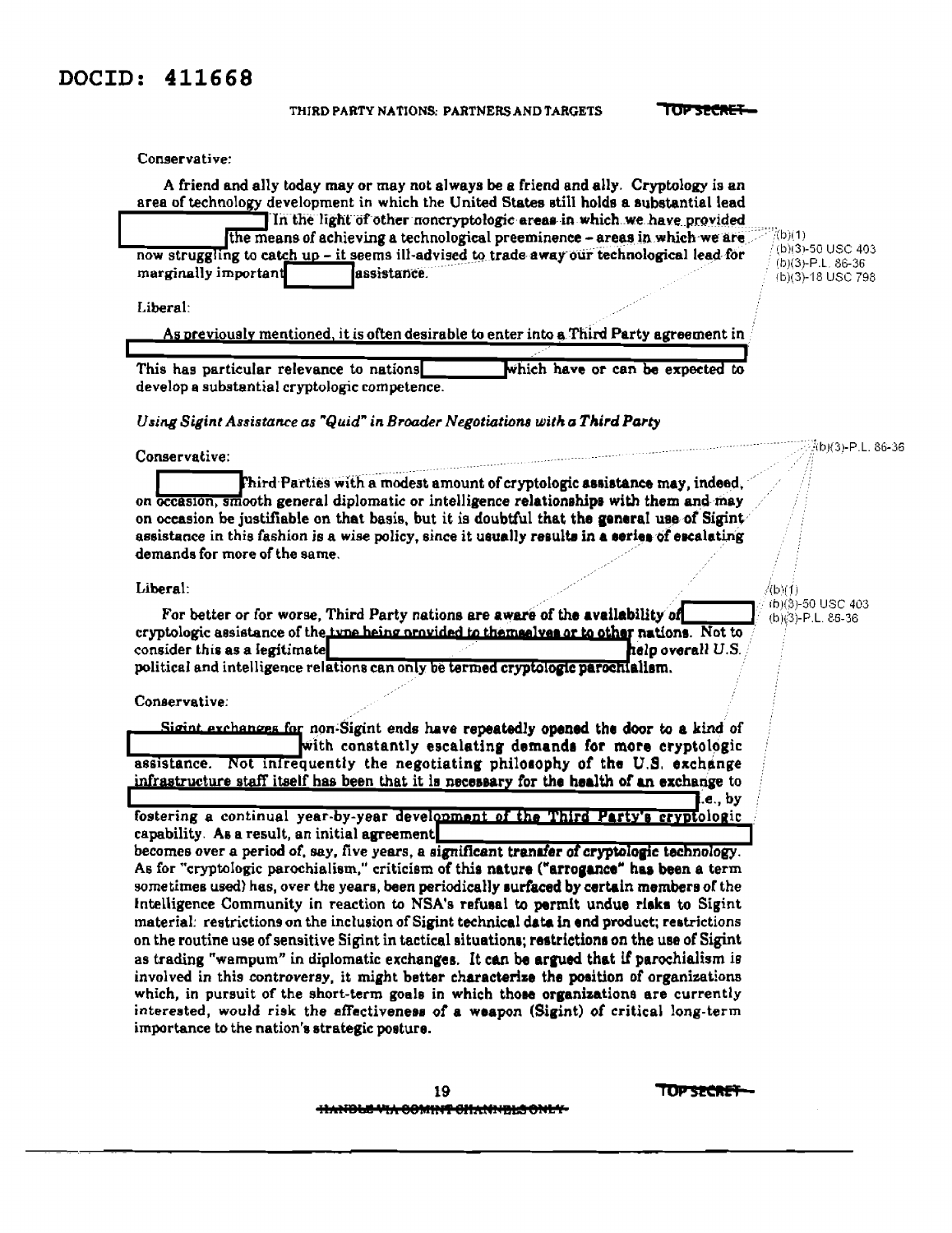**OP-SECRET** 

CRYPTOLOGIC QUARTERLY

 $\langle$ (b)  $(1)$ (b)  $(3)$  -50 USC 403 (b)  $(3) - P$  L  $86-36$ 

Liberal:

unrealistic to plan on retreating into some cryptologic Fortress America or The era of U.S. military/economic world dominance is over. We must learn to deal with friendly nations on a more equal basis in cryptologic as well as other areas.

Conservative:

As U.S. relative power declines, intelligence becomes more and more important as a means of directing our remaining influence and of employing our resources on those matters and on those future occasions which can be expected to have the greatest significance for major U.S. interests. We must not blunt the future effectiveness of the Sigint weapon by encouraging the development of defenses against it.

**Overall Policy** 

#### Liberal:

The conservative arguments against making any basic revisions in the constraints which have, too often, burdened Third Party exchanges are characterized by a general unwillingness to recognize that, in any domain, change is inevitable and that it is neither practical nor politically feasible to forego the advantages of closer, less constrained, relationships with Third Parties. The range and difficulty of Sigint targets continues to grow, with no realistic possibility of a comparable growth in  $\Box$ resources. To prevent unacceptable gaps in Sigint support to U.S. military and political officials, we must make the most effective possible use of all available resources, including Third Parties. For better or for worse, either because of the greater attention now accorded to cryptologic matters throughout the world or because of a natural desire on the part of **Third Parties** we are obliged to come out

of the closet and deal much more openly with them about cryptologic matters.

(b)(3)-P.L. 86-36

## Conservative:

U.S. economic and technical preeminence since WWII has made it possible, by the sheer size of increased Sigint funding, to stay ahead of many cryptographic advances by target nations. With the fading of that preeminence, other avenues to Sigint success are needed. One approach, certainly valid, even vital in some instances, is to place greater reliance on Third Parties This approach, however, is by no means always cost effective, and more important, if employed extensively, may result inl **Another** approach, less likely to be counterproductive, is to focus available Sigint resources, with maximum effectiveness and efficiency, on targets of major importance, while relying to a greater degree on non-Sigint sources of intelligence regarding selected targets of less than major importance.

Whether or not the U.S. has entered a phase of absolute decline there is little question that the U.S. will cease to act as military policemen for the entire world. Certainly U.S. dominance in the Far East is no longer a rational possibility. For the purposes of Sigint planning, it needs to be recognized that Japan, China, and even India are as likely to be competitors as allies in the twenty-first century, perhaps earlier; that powerful forces within the Soviet Union are attempting to move the USSR away from military confrontation with the U.S.; that the economic/political division of Europe engendered by

<del>10PSECAE</del>3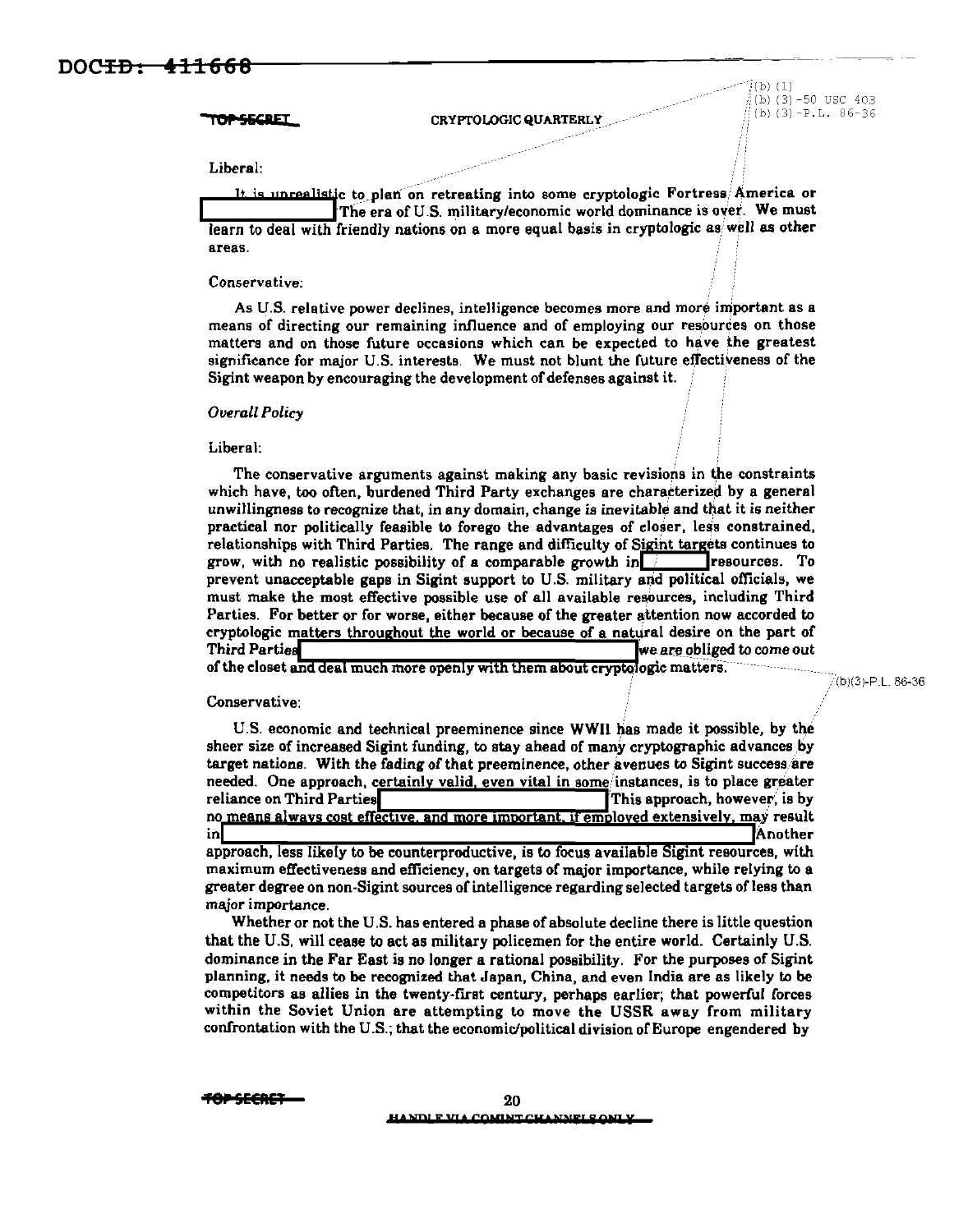## THIRD PARTY NATIONS: PARTNERS AND TARGETS **TOP SECRET**

/(b) (1

' (b) (3 -5l' ll~'(~ 403 (b)  $(3) - F.L. 86 - 36$ 

post-WWII Eaat-Weat rivalries is coming to an end; that global problems of overpopulation, with consequent atmoepheric and terrestrial pollution and international competition for increasingly scarce resources, are likely to be the dominant international concerns after the year 2000.

#### Liberal:

It ia not the place of NSA or of the cryptologic community to direct national policy or to make national intelligence estimates. NSA'a job is to respond to intelligence information requirements according to established priorities, using whatever resources are available. It is neither politically practical nor operationally prudent for NSA to organize its efforts to address tasks and circumatances other than those specified by U.S. Sigint users.

### Conservative:

NSA is responsible for pursuing policies and measures to maximize the long-term value of Sigint as an asset critical to the support of U.S. military and political action. Sigint may soon loom even larger as a support to actions in the economic sphere. Beyond that, as a member of the U.S. Intelligence Community NSA ha's a responsibility to make its voice heard in matters ....

The above arguments have no real end and the controversy no clear~ut resolution. Each perticipent/reader is likely to find the foregoing merely a confirmation of hia or her already firmly held views. ·

#### **COMMENTS**

It will be apparent that the differences are as much philosophical as judgmental: whether or not today's explicit intelligence requirements must override consideration of hypothetical long-term intelligence needs; whether or not the spread of cryptologic technology and awareness is today so rapid and so pervasive as to make obsolete the customary standards for evaluating risks of cryptologic technology transfer; whether the gap between cryptologic technology development and the actual use of cryptologic technology ia so great as to require that technology awarenesa, rather than technology development, be the benchmark against which to measure the risk of technology tranafer; whether actual day-to-day management costs of a Third Party exchange, including planning, negotiation, management, and analyst overhead, often equals or exceeds the cost of doing the same task with  $\frac{1}{2}$  resources and, if not, whether the resources required over the long term

..... (bJi3J-P.L. 86-36

whether a less intensive Sigint effort on various targets of lower intrinsic priority would serve significant U.S. needs as well as the present effort, i.e., "How heavily should secondary intelligence requirements **weigh in overall Sigint management policy decisions?" and "Are non-Sigint sources**  adequate to deal with such secondary requirements?"

These questions reflect problems with which the entire intelligence community is concerned, but they should certainly be addressed initially by NSA, on whose opecial skills and experience in Sigint matters the Intelligence Community must rely. The ultimate decision on questions relating to intelligence priorities and the tasking of intelligence sources lie clearly in the realm of DCI/DIA/JCS/NFIB, but NSA's vote even on these questions should count heavily.